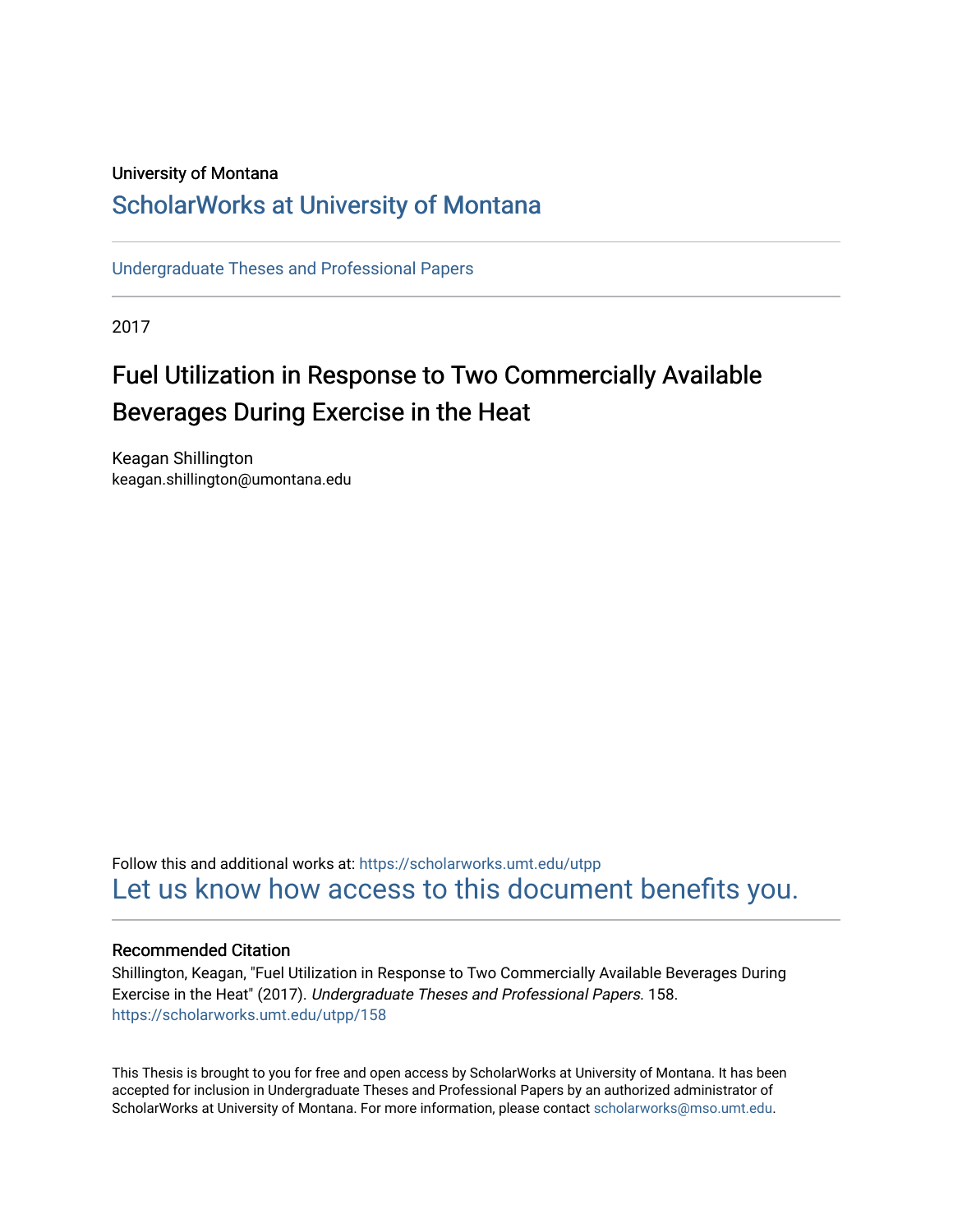## *FUEL UNTILIZATION IN RESPONSE TO TWO COMMERCIALLY AVAILABLE*

## *BEVERAGES DURING EXERCISE IN THE HEAT*

By

## KEAGAN SCOTT SHILLINGTON

Undergraduate Thesis presented in partial fulfillment of the requirements for the University Scholar distinction

> Davidson Honors College University of Montana Missoula, MT

> > May, 2017

Approved by:

C.L. DUMKE, PhD, Faculty Mentor Health and Human Performance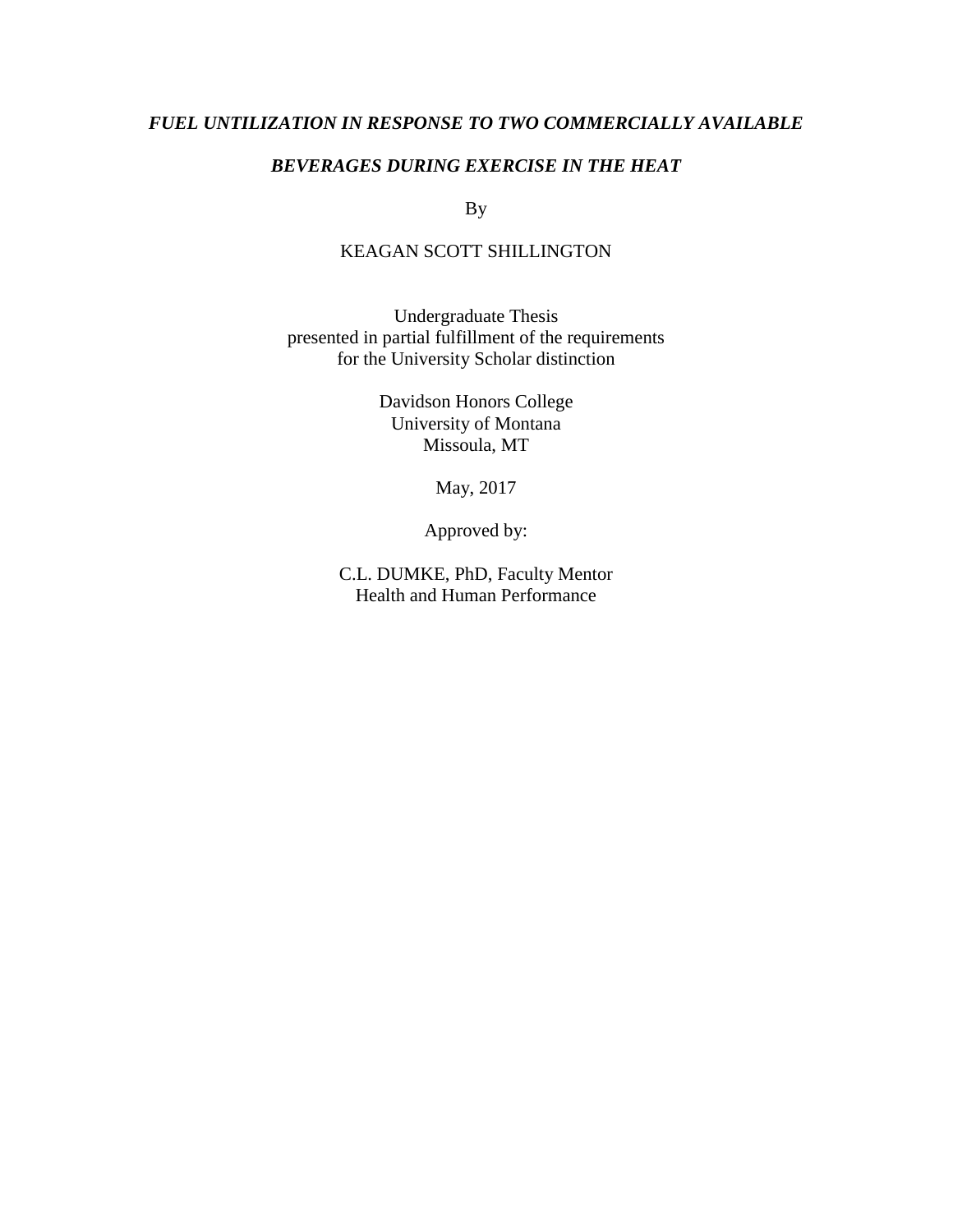## **ABSTRACT**

Shillington, Keagan, B.S., May 2017 Exercise Science

Fuel Utilization in Response to Two Commercially Available Beverages During Exercise in the **Heat** 

Faculty Mentor: Chuck L. Dumke, PhD.

INTRODUCTION: Wildland firefighters (WLFF) use sports drinks to retain fluid, and provide electrolytes and carbohydrates during long duration exercise in the heat. PURPOSE: The purpose of this study is to compare two commercially available beverages,  $DD(60.9 \text{ mM Na}^+, 3.4\%)$ CHO ) vs G (18.4 mM Na<sup>+</sup>, 5.9% CHO) on their ability to affect fat and carbohydrate metabolism during submaximal exercise in the heat. METHODS: Ten aerobically fit males  $(22.5 \pm 3.9 \text{ yrs}, 82.2 \pm 10.1 \text{ kg}, 53.9 \pm 5.9 \text{ m} \cdot \text{kg}^{-1} \cdot \text{min}^{-1} \text{ VO}_2 \text{ max})$  completed two 90-minute heat stress trials (39º C, 30% RH) walking at 50% VO<sup>2</sup> max followed by a 30-minute rest period. Respiratory gases were collected mid (45 min) and post-exercise (90 min). At 45 minutes, subjects consumed either G or DD with volume equivalent to 150% of the weight lost. Blood glucose was measured pre- and post-exercise, and post-trial. RESULTS: Ventilation  $(V_E)$  did not differ between G and DD  $(72.1 \pm 8.4 \text{ vs. } 69.4 \pm 7.5 \text{ L} \cdot \text{min}^{-1}; \text{ p=0.5}).$  Oxygen consumption (VO<sub>2</sub>) was not different between trials  $(2.4 \pm 0.1 \text{ vs. } 2.4 \pm 0.2 \text{ L} \cdot \text{min}^{-1}; \text{p=0.3}).$  Carbohydrate oxidation was not significantly different between the beverages  $(2.1 \pm 0.2 \text{ vs. } 1.8 \pm 0.2 \text{ g}\cdot\text{min}^{-1})$ ; p=0.2) for G vs. DD respectively. Significant differences in fat oxidation and respiratory exchange ratio (RER) were found  $(0.38 \pm 0.03 \text{ vs. } 0.47 \pm 0.05 \text{ g} \cdot \text{min}^{-1}$ ; p=0.049, and 0.89  $\pm$  0.02 vs.  $0.87 \pm 0.01$ ; p=0.04) in GG vs. DD respectively. Blood glucose was significantly greater post-trial in G vs. DD ( $116.0 \pm 5.7$  vs.  $103.1 \pm 3.9$  mg $\bullet$ dL<sup>-1</sup>; p=0.01). CONCLUSION: Following the consumption of a bolus of G (5.9% CHO) resulted in increased RER and reduced fat oxidation compared to a bolus of DD (3.4% CHO). Blood glucose was greater following ingestion of G. These data may prove critical for WLFF during work in the field.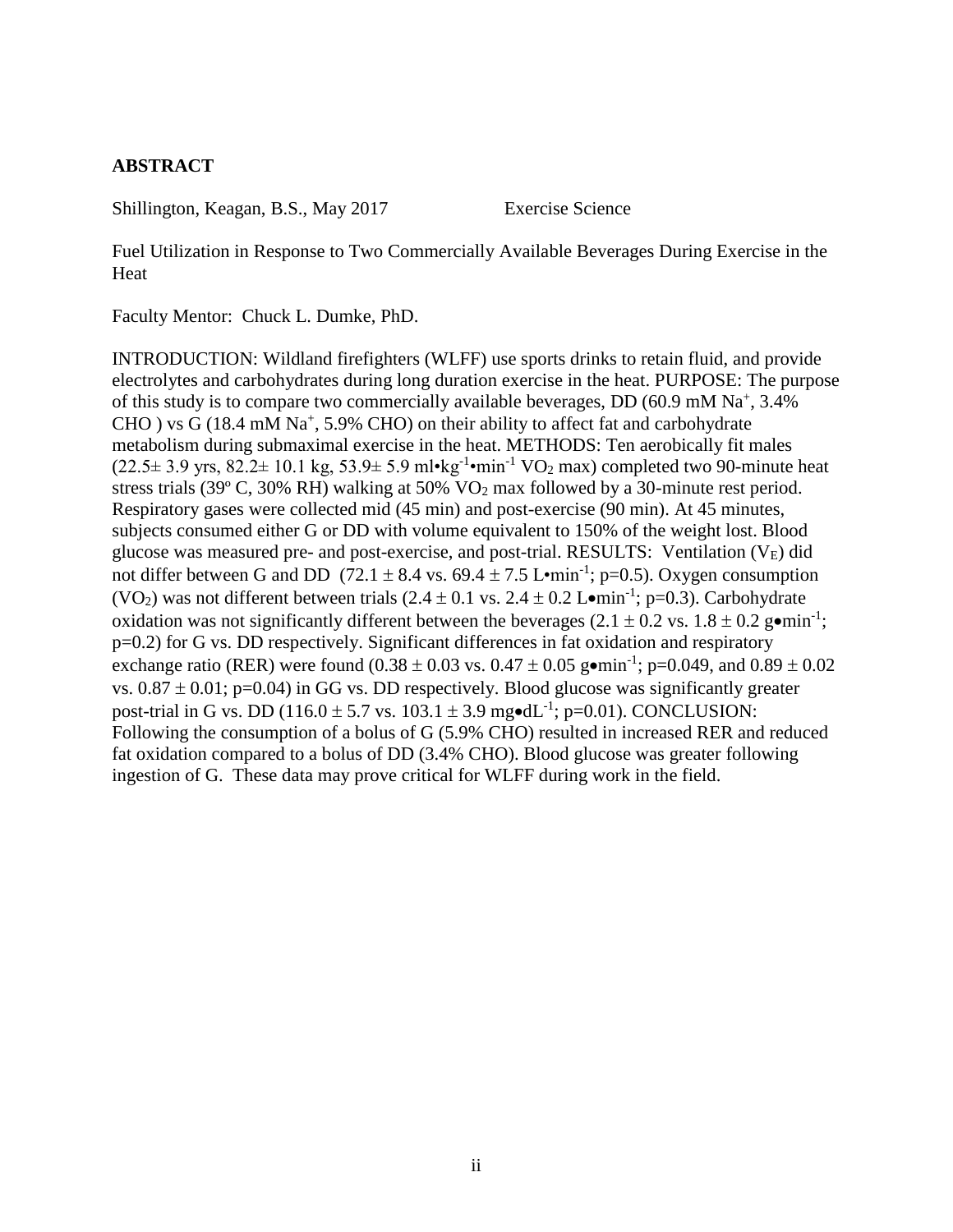Fuel Utilization in Response to Two Commercially Available Beverages During Exercise in the Heat

#### **Background**

There has been interest in sports nutrition and exercise science communities to find the best formula for the perfect sports drink that can maintain hydration status during exercise. When euhydrated, exercise performance is optimized. The goal of these beverages is an optimal balance of fluid and electrolytes. Two factors determine fluid balance: excretion and absorption of water and solutes.

 Perspiration is the body's primary means of heat dissipation, and is necessarily increased during exercise. During high intensity exercise, sweat rate can range from  $0.5-2$  L $\bullet$  $\text{Hr}^{-1}$ . When exercising in high temperature environments (85 $^{\circ}$  – 110 $^{\circ}$ F), sweat rate can well exceed 2 L $\text{Hr}^{-1}$ .<sup>2</sup> Research shows that water loss of 2% of body weight can decrease physical and mental performance<sup>1</sup> while water loss of 9% of body weight can be fatal.<sup>2</sup> While water excreted as sweat comes primarily from extracellular fluids, as hypohydration progresses water is pulled from intracellular fluid causing cell dysfunction and/or death. Although the loss of water in sweat is a major limiting factor to exercise performance, the loss of sodium can be equally detrimental. Sodium concentration in sweat ranges from  $40-60$  mmol $\bullet L^{-1}$ , or around  $1.15g$  Na<sup>+</sup> per liter of sweat.<sup>4</sup> Since sodium is the major extracellular solute involved in osmolality between semipermeable membranes in the body, a very specific concentration must be maintained. As such, water and solute intake is crucial to maintaining physiologic function during exercise, especially in the heat.

If aerobic athletes are able to consume, and absorb the same volume and concentrations of fluids and solutes that they are excreting, they can delay dehydration and ameliorate their performance. But not all fluids consumed are retained for purposes of heat dissipation. Some water and solutes are used to remove metabolic byproducts in urine, even during states of dehydration. Therefore, a volume greater than lost must be consumed to match fluid balance.<sup>3</sup> Certain properties of a the ingested fluid can increase or decrease the rate and effectiveness of absorption. Rate of gastric emptying, osmolality, carbohydrate concentration, solute concentration, and sodium concentration all effect the ability for the gut to absorb ingested fluids and solutes.<sup>3</sup> Beverages of low osmolality increase absorption. Typical sports drinks have a

1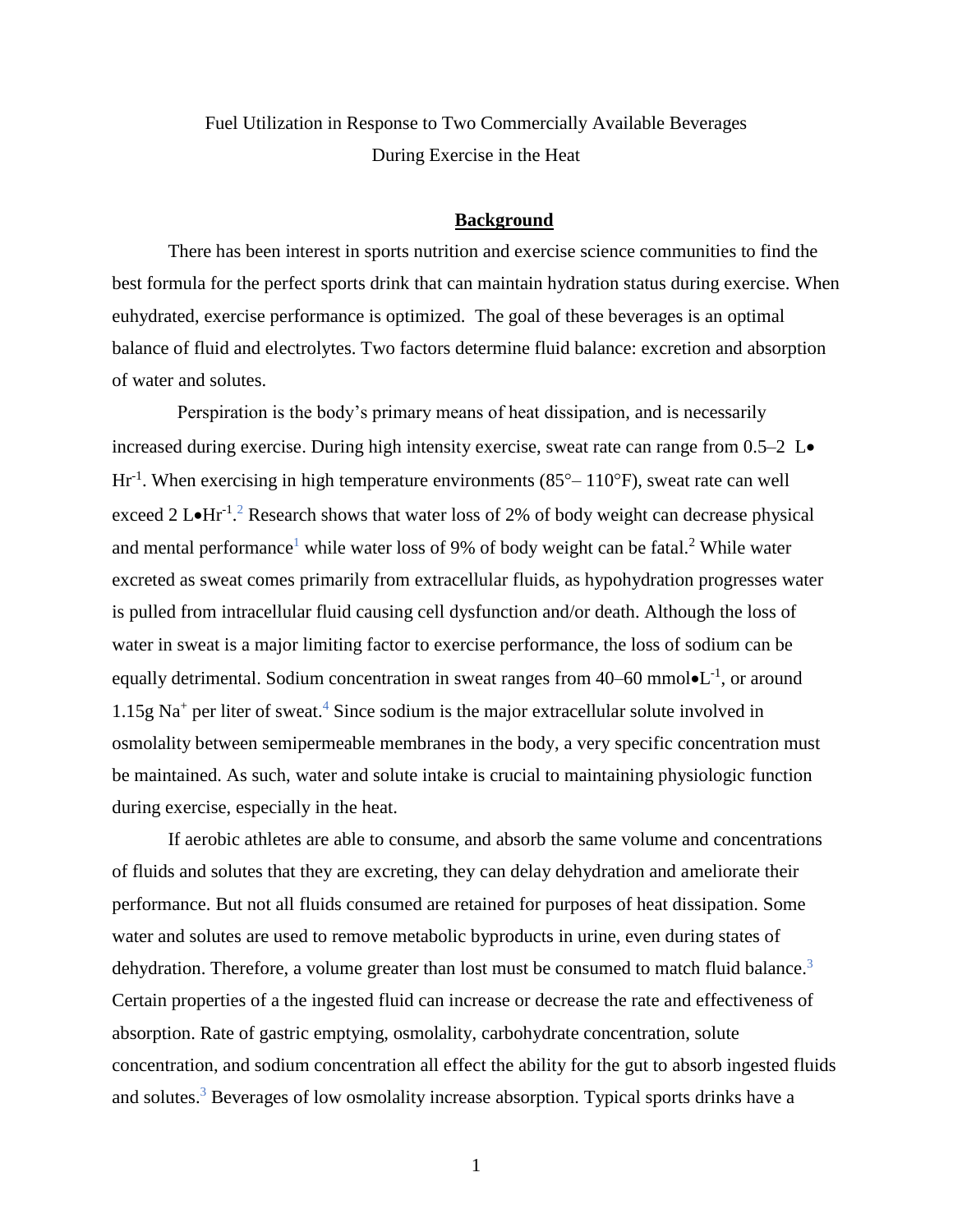moderately low osmolality (280-380 mOsm•kg) while an oral rehydration solution is significantly lower (245 mOsm•kg). Carbohydrates in a beverage can increase passive water absorption, but concentrations exceeding 8% results in a decreased rate of gastric emptying. 20- 30 mmol $\bullet L^{-1}$  of sodium and 2-5 mmol $\bullet L^{-1}$  of potassium are optimal concentrations for a hydration fluid. $<sup>1</sup>$ </sup>

#### **Introduction**

The prolonged duration of physical exertion for occupational athletes such as wildland firefighters (WLFF) produces a challenge in maintaining euhydration, especially in high temperature environments. With less ability to regularly consume hydrating beverages throughout a work shift, firefighters rely on intermittent, large bolus' in an attempt to replace fluid and electrolytes lost in perspiration, urination, gas exchange, etc. Since a loss of body mass greater than 2% can decrease performance both physically and mentally<sup>4</sup>, it is crucial that hypohydration, is avoided. There is debate among researchers about the optimal ingredients and concentrations within a sports drink that will best drive fluid and solute absorption and retention during exercise. The ideal concentrations of each ingredient may vary depending on their use before, during or after exercise. In this study, two commercially available beverages, Gatorade and DripDrop were compared by their ability to rehydrate during a bout of exercise in the heat. Gatorade (5.9% carbohydrate, 423 mg•L<sup>-1</sup> Na<sup>+</sup>, 300 mOsm•L<sup>-1</sup>) is a popular sports drink readily available to WLFF. DripDrop (3.4% carbohydrate, 1330 mg $\bullet L^{-1}$  Na<sup>+</sup>, 235 mOsm $\bullet L^{-1}$ ) is a new oral rehydration solution (ORS) that claims greater sodium and water absorption during exercise.

The purpose of this study therefore, was to investigate DripDrop and Gatorade on their ability to affect fat and carbohydrate metabolism during submaximal exercise in the heat.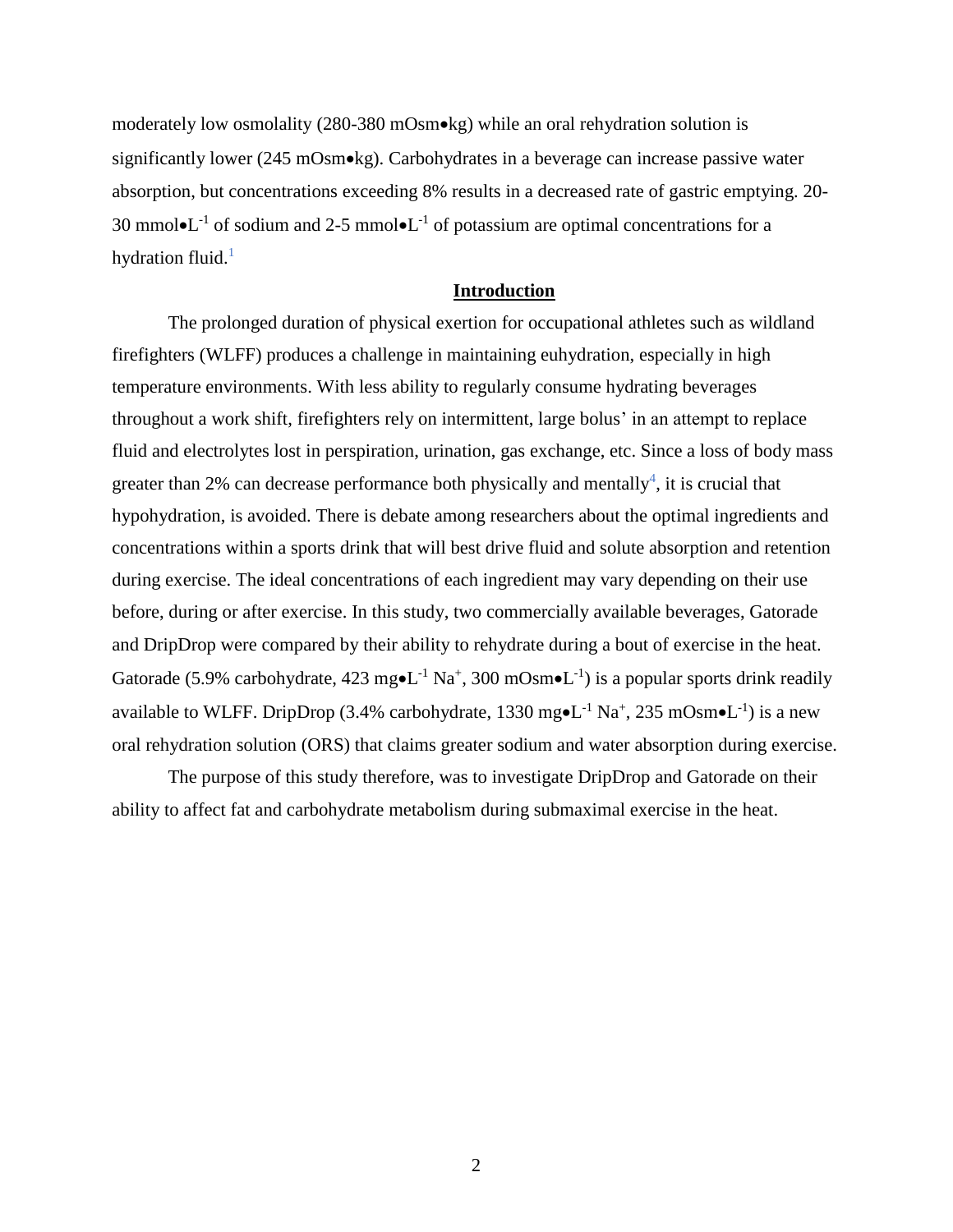#### **Methods**

Male subjects were voluntarily selected providing they met inclusion criteria (18-35 years old,  $VO_2 \ge 45$  mL $\bullet$ kg<sup>-1</sup> $\bullet$ min<sup>-1</sup>) set prior to recruitment. Before testing, each subject agreed to and signed an informed consent form approved by the University of Montana Institutional Review Board. Each subject was paid for their time following completion of the last trial. Subjects participated in a preliminary visit in which VO2max and hydrostatic body composition tests were performed. Then, each subject participated in two subsequent trials, each separated by two weeks to avoid heat acclimation affects. Each trial began with a bladder void and urine collection, a nude body weight, fasted blood glucose, hematocrit, hemoglobin, and resting heart rate. Following baseline data collections, the subjects were put in a heat chamber at  $39^{\circ}$ C and  $30\%$ relative humidity. (see figure 1)



**Figure 1**: Schematic of Heat Stress Trial protocol for two sessions.

In the chamber, the subjects performed a 45-minute bout of treadmill walking at a speed of 3.0 miles per hour and at a grade calculated to elicit 50% of subject's VO2max. Heart rate (HR) and rate of perceived exertion (RPE) were recorded every 15 minutes. A metabolic cart was used to collect respiratory gases during the final 3 minutes of the 45-minute bout. At this time subjects were weighed nude and then returned to the heat chamber. Subjects were given a bolus of either Gatorade or DripDrop at a volume equivalent to 150% of weight lost during their exercise bout. The subjects returned to the treadmill after 10 minutes of rest and fluid consumption. They performed another 45-minute bout on the treadmill with the same criteria as the first bout. Following completion of the second bout, subjects sat in a chair inside the heat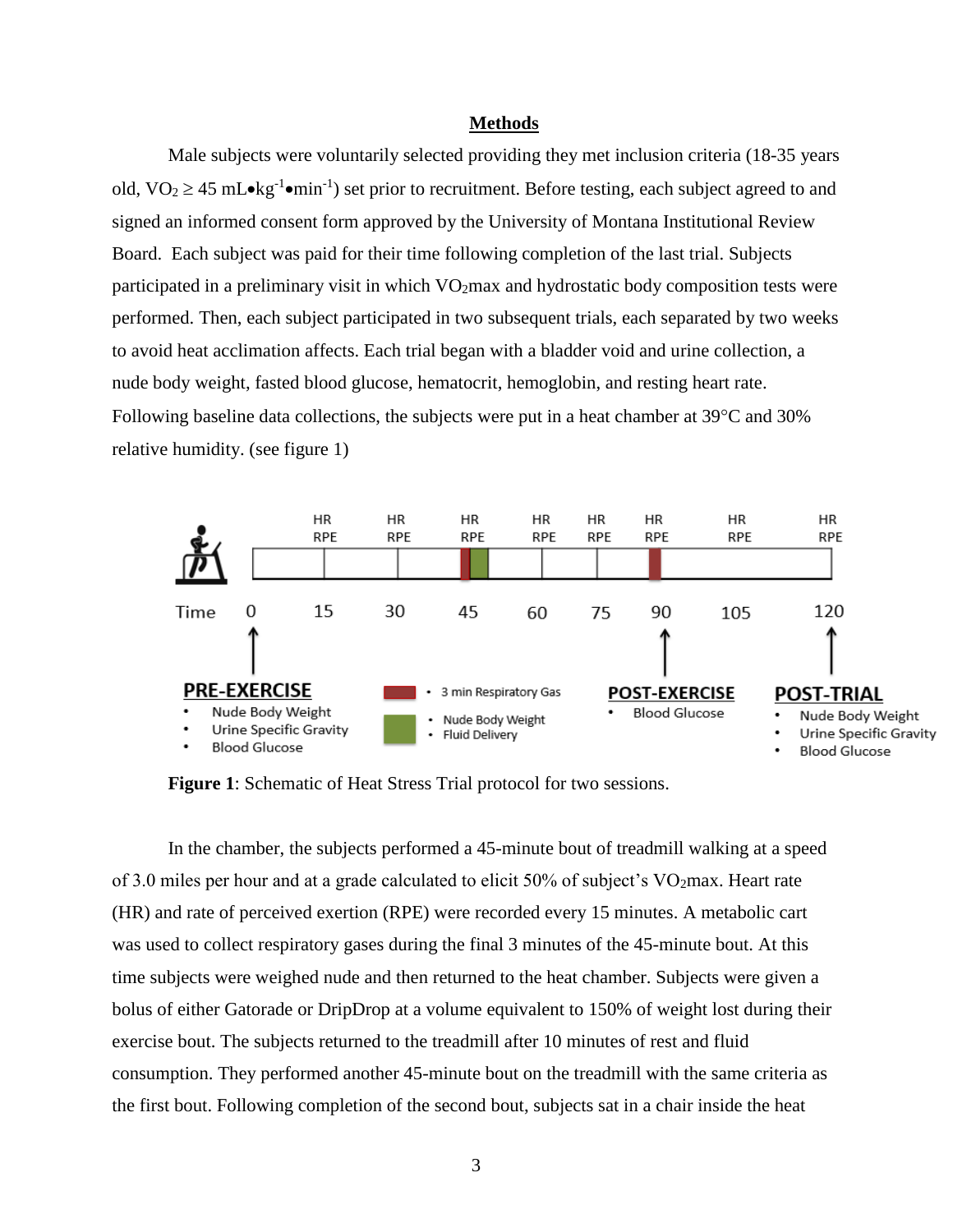chamber for an additional 30 minutes. HR, RPE, hematocrit, hemoglobin, and blood glucose measurements were collected before and after the 30-minute rest period. After 30 minutes of rest in the heat, urine was collected as well as nude body weight. Each subject performed an identical trial two weeks later, however consuming a different beverage. Data was analyzed using analysis of variance (ANOVA) with significance set at  $p<0.05$ .

| Characteristics                                     | Mean ± SEM      |
|-----------------------------------------------------|-----------------|
| Age (years)                                         | $22.5 \pm 1.2$  |
| Weight (kg)                                         | $82.2 \pm 3.2$  |
| Height (cm)                                         | $182.1 \pm 2.9$ |
| Body Fat (%)                                        | $14.2 \pm 1.7$  |
| $VO2$ max (ml*kg <sup>-1*</sup> min <sup>-1</sup> ) | $53.9 \pm 1.9$  |

**Table 1: Subject Characteristics (N=10).**

#### **Results**

**Rate of Perceived Exertion**: There was a significantly lower RPE 15 and 30 minutes post-

exercise (8.0  $\pm$  0.6 and 6.7  $\pm$  0.3 vs 10.4  $\pm$  1.1 and 8.1  $\pm$  0.8) for Gatorade than DripDrop (p = 0.015).

**Heart Rate**: Time had a significant effect on HR ( $142.5 \pm 6.3$  at 15 min, vs  $175.4 \pm 4.7$  b•min<sup>-1</sup> at 90 min; p<0.001).

**Hemoglobin:** Hemoglobin was also significantly effected by time post-trail (15.8  $\pm$  0.4 vs 16.3  $\pm$  $0.4 \text{ g} \cdot dL^{-1}$ ; p<0.01).

**Plasma Volume**: No significant difference between trials ( $p = 0.4$ ).

**Urine Specific Gravity:** No significant difference between trials ( $p = 0.8$ ).

**Urine Volume**: No significant difference between trials ( $p = 0.5$ ).

**Sweat Rate:** No significant difference between trials ( $p = 0.9$ ).

**Percent Dehydration**: No significant difference between trials ( $p = 0.8$ ).

**Ventilation (V<sub>E</sub>):** Gatorade (72.1  $\pm$  8.4 L•min<sup>-1</sup>) and DripDrop (69.4  $\pm$  7.5 L•min<sup>-1</sup>) showed no significant difference ( $p = 0.5$ ).

**Oxygen Consumption (VO<sub>2</sub>)**: There was no significant difference in VO<sub>2</sub> between beverages (p  $= 0.3$ ). Gatorade trials yielded averages of 2.4  $\pm$  0.1 L•min<sup>-1</sup> while DripDrop yielded averages of  $2.4 \pm 0.2$  Lomin<sup>-1</sup>.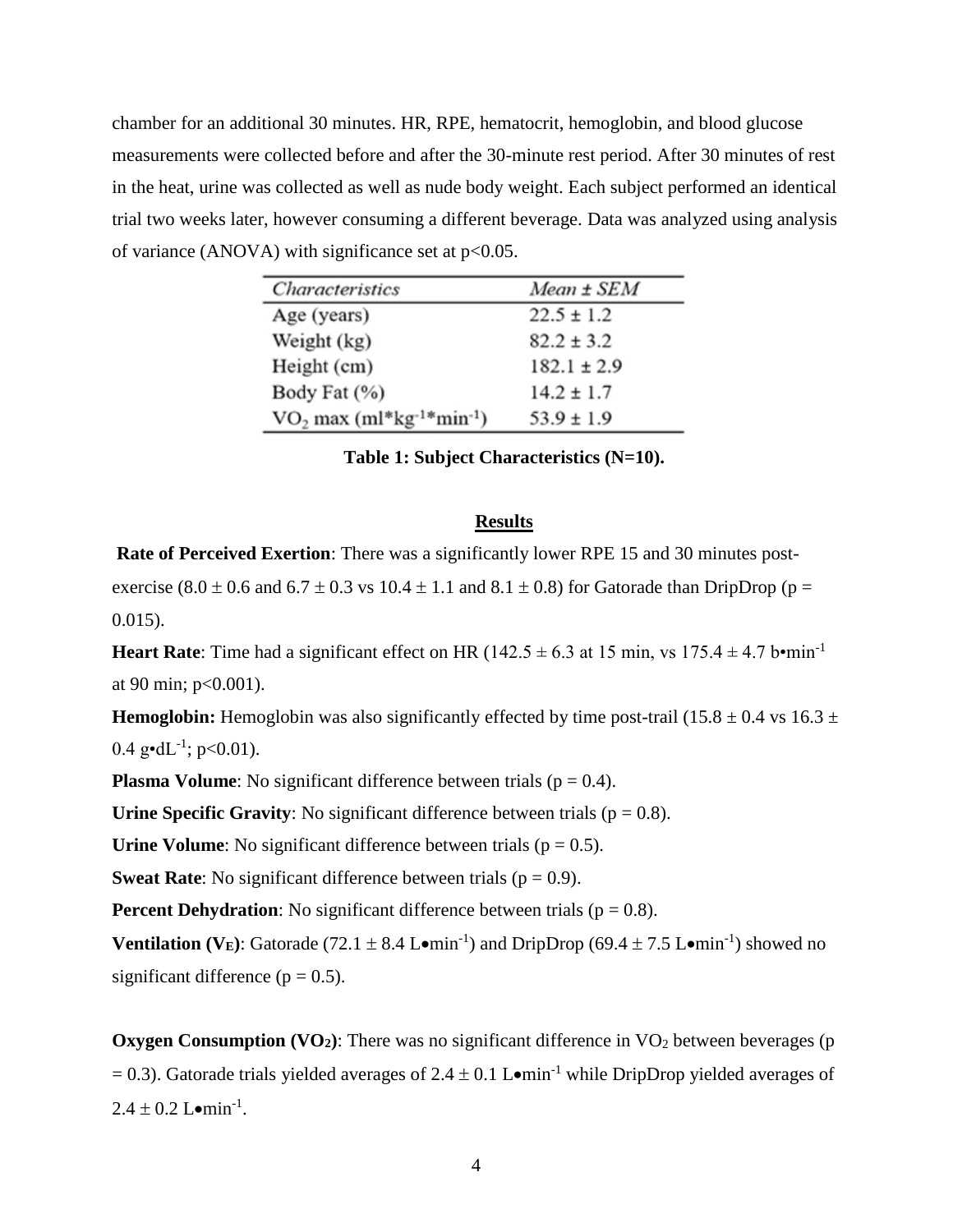



**Carbohydrate Oxidation**: The rate at which carbohydrates were oxidized was similar between beverages ( $p = 0.2$ ). Gatorade trials averaged  $2.1 \pm 0.2$  gomin<sup>-1</sup>, and DripDrop trials averaged 1.8  $\pm$  0.2 g•min<sup>-1</sup>.



**Figure 3: Carbohydrate oxidation during heat stress trial.**

Fat Oxidation: Gatorade  $(0.38 \pm 0.03 \text{ g} \cdot \text{min}^{-1})$  did show a significant decrease in fat oxidation  $(p = 0.049)$  compared to DripDrop  $(0.47 \pm 0.05 \text{ g} \cdot \text{min}^{-1})$ .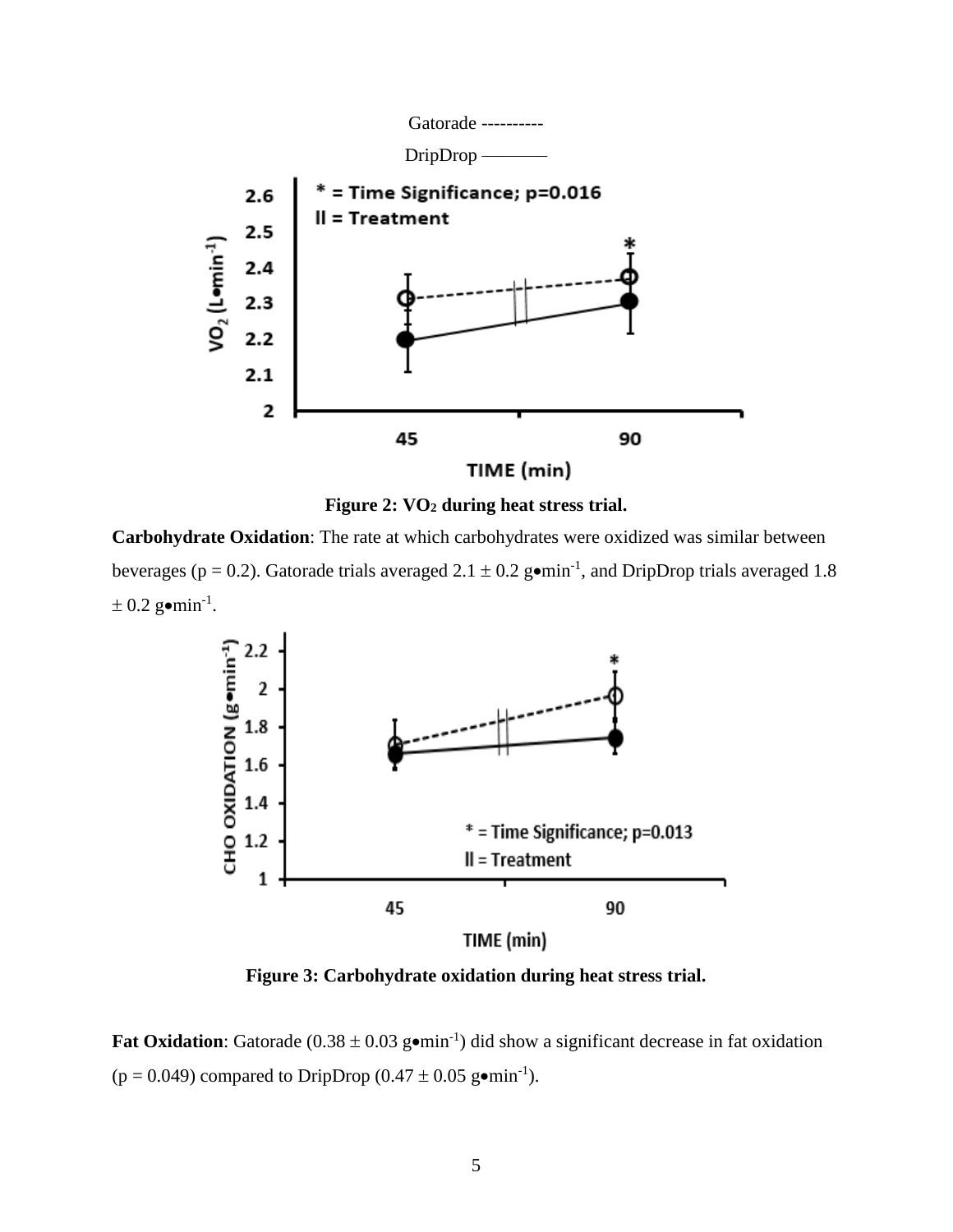



**Respiratory Exchange Ratio:** There was also a significant difference in RER ( $p = 0.04$ ) between Gatorade (0.89  $\pm$  0.02) and DripDrop (0.87  $\pm$  0.01).



**Figure 5: Respiratory exchange ratio during heat stress trial.**

**Blood Glucose**: A significant difference in blood glucose post-trial was found,  $p = 0.01$ . Gatorade yielded an average blood glucose of  $116.0 \pm 5.7$  mg $\text{ed}$ L<sup>-1</sup> while DripDrop yielded an average of  $103.1 \pm 3.9$  mg•dL<sup>-1</sup>.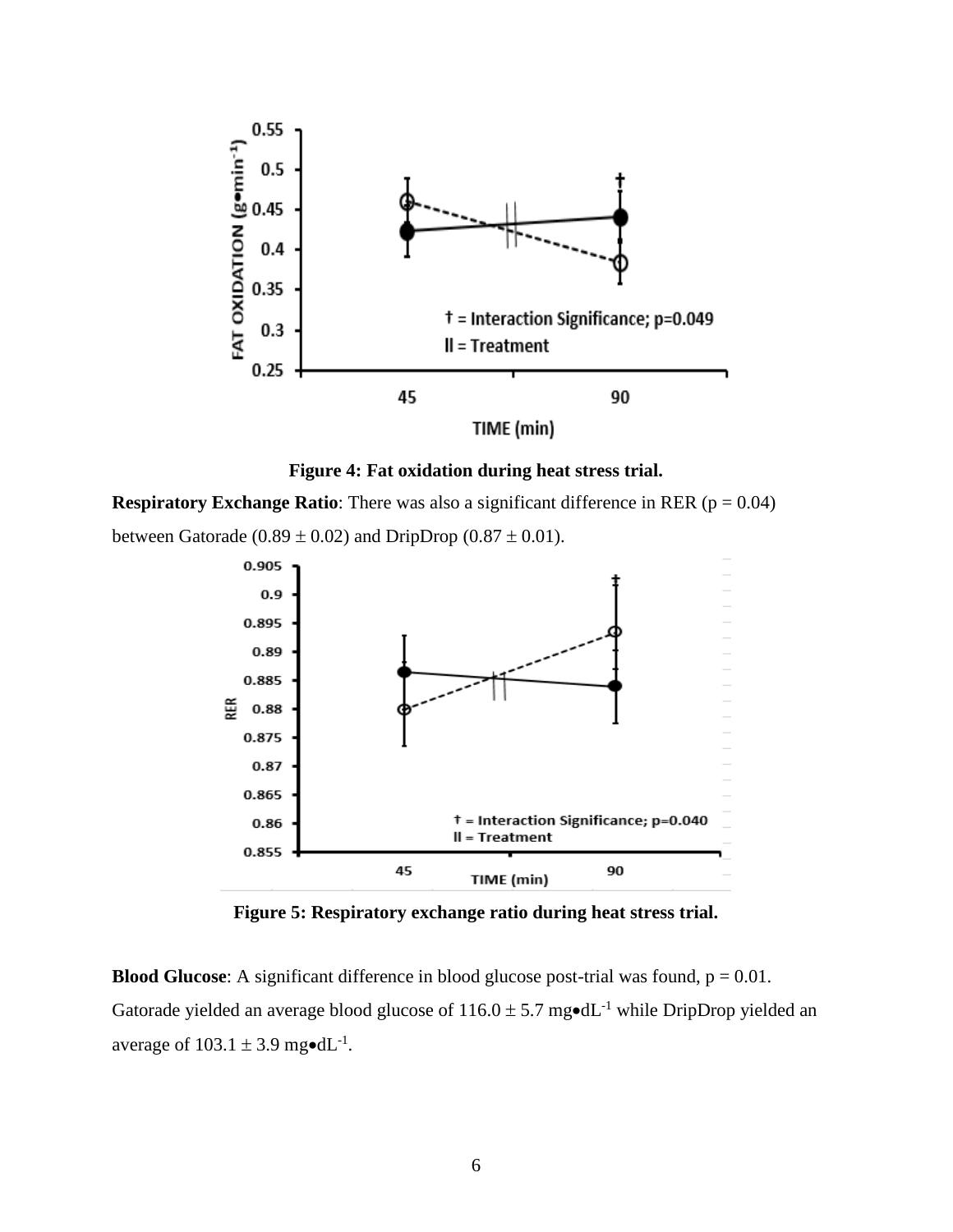

**Figure 6: Blood glucose during heat stress trail.**

#### **Discussion**

Small, frequent boli of sports drink is better for gastrointestinal absorption than a single large bolus.<sup>2</sup> Had we administered several smaller doses of the drinks throughout the exercise bouts, there is evidence to suggest we may have found better rehydration results from either drink. However, we wanted to simulate the day-to-day habits of WLFF. They don't have the convenience of consuming hydrating fluids frequently throughout their shift as they cannot always carry fluids in the field. By administering one bolus half way through the exercise bout, we are simulating a WLFF who is on his/her rest or lunch break, consuming copious amounts of fluid midway through their shift. The amount of fluid consumed was set at 150% of weight lost during the first 45 minutes because we wanted to ensure maximal rehydration. Research shows that 150-200% is an optimal volume for rehydration.<sup>4</sup>

There were anecdotal reports of gastrointestinal distress following consumption of DripDrop. Although the volume itself is enough to cause GI distress, the high sodium concentration, and low carbohydrate concentration in DripDrop may have slowed gastric emptying leading to nausea during exercise. Although we were not able to add a GI distress scale to our list of evaluation parameters, if DripDrop does cause gastric discomfort, caution is warranted for use on firefighters.

7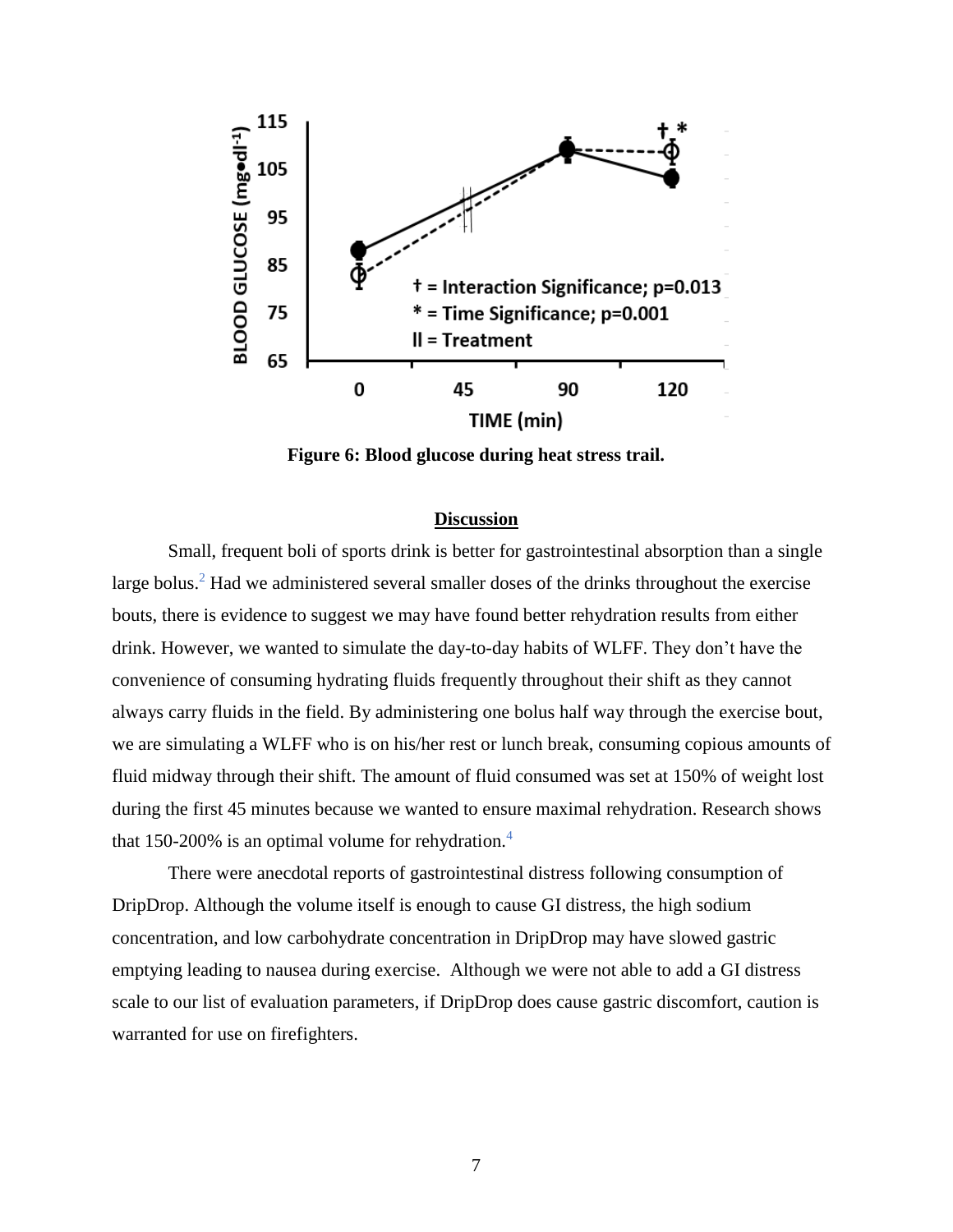## **Conclusion**

Following the consumption of a bolus of Gatorade, RER increased and fat oxidation was reduced compared to a bolus of DripDrop. Blood glucose, when measured post-trial, was greater following ingestion of Gatorade. These data may prove critical for WLFF during extended periods of work in the field.